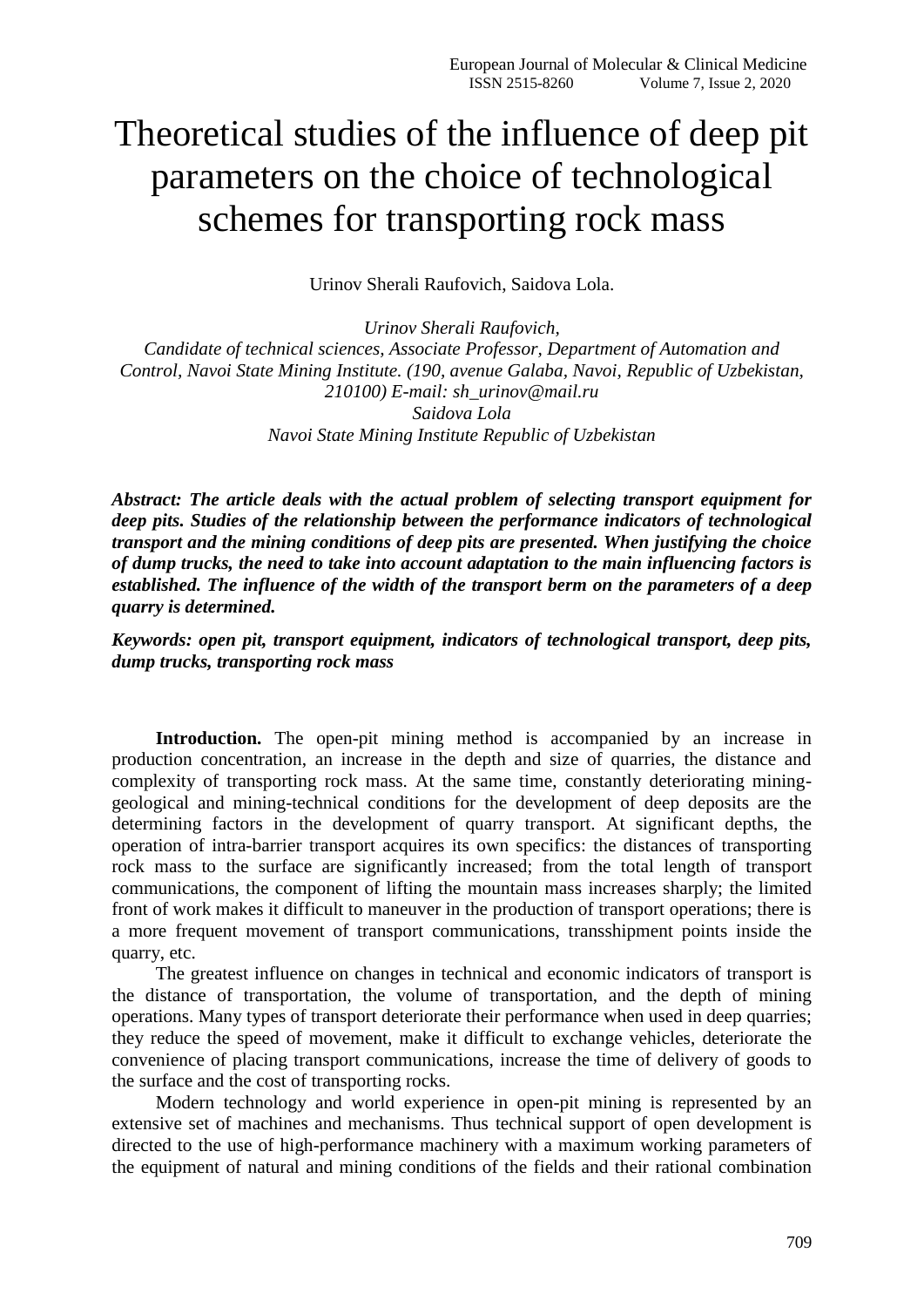when paired work in the deeper horizons, increase in unit capacity and operational reliability [1-5].

The variability of mining and geological characteristics of rock deposits significantly affects the efficiency of mining, significantly complicating the choice of technological parameters of transport and other mining processes.

As a rule, when developing a structurally complex Deposit, technological and technical difficulties inevitably arise related to the organization of work, the choice and management of parameters of technological processes, including those that are no less important when choosing a rational scheme for transporting rock mass.

The main mining factors determining the transition to a particular type of transport in deep pits are: increasing the productivity of the quarry capacity; increasing the depth of the quarry; changing the distance of transportation, etc.

Over half a century of operation of the Muruntau quarry, more than 1.3 billion. $m<sup>3</sup>$  were extracted of rock mass. Since the beginning of operation, the total volume of rock mass issued from the pit bowl through the conveyor lines of the CPT complex is more than 400 million  $m<sup>3</sup>$ , of which more than 168.5 million tons of ore. As the practical results of the work show, if at the beginning the specific weight of the mass issued through the conveyor lines was only 30 thousand.m<sup>3</sup> or 12.6%, the maximum annual productivity of 22.5 million.m<sup>3</sup> was achieved in 1998, which is 60% of the total volume of extracted rock mass from the quarry [6].

The quarry is worked out in queues. Mining operations are currently being carried out within the boundaries of the fourth stage of development to a depth of 650 m, where the Muruntau quarry is combined with the Mutenbai quarry (design depth of 300 m) and becomes a single quarry.

As the depth of the Muruntau quarry increases, the disadvantages of technological transport begin to be revealed. These include reduced operating efficiency due to increased transport distances, as well as increased fuel consumption and a polluted quarry atmosphere. The analysis of the increase in the distance of transportation shows that, since 1993, there has been an increase in the distance of transporting rock mass in the quarry [7].

**Findings**. Mining technical conditions of technological transport at the Muruntau quarry presented in the table show that in the first years of operation, it was possible to significantly increase the rate of deepening and reduce the distance of transporting rock mass by road by 2.5 km and the height of the rise by 80-100 m.

| <b>Indicator</b>                                                       | Year                     |                          |                          |      |      |      |      |      |           |           |  |
|------------------------------------------------------------------------|--------------------------|--------------------------|--------------------------|------|------|------|------|------|-----------|-----------|--|
|                                                                        | 1970                     | 1975                     | 1980                     | 1985 | 1990 | 1995 | 2000 | 2005 | 2010      | 2015      |  |
| Pit depth, m                                                           | 50                       | 80                       | 140                      | 180  | 250  | 305  | 360  | 420  | 555       | 580       |  |
| Distance of transportation by road, km                                 |                          |                          |                          |      |      |      |      |      |           |           |  |
| - dump it                                                              | 2,5                      | 2,7                      | 2,8                      | 4    | 4,9  | 5,3  | 6,5  | 7,7  | 2,76      | 3,36      |  |
| <b>CRP</b><br>the<br>to<br>-up<br>(without)<br>(CFT)<br>a<br>$CIC-270$ | $\overline{\phantom{0}}$ | $\overline{\phantom{a}}$ | $\overline{\phantom{0}}$ | 1,6  | 2,2  | 2,6  | 2,8  | 3    | 2,57      | 2,48      |  |
| average by quarry                                                      | 2,5                      | 2,7                      | 2,8                      | 3,5  | 3,4  | 3,9  | 4,5  | 5,7  | 3,33      | 3,44      |  |
| Height of mountain mass lifting by motor transport, m                  |                          |                          |                          |      |      |      |      |      |           |           |  |
| to the dump                                                            | 15                       | 54                       | 65                       | 127  | 145  | 195  | 240  | 280  | 120.<br>3 | 146,<br>3 |  |

**Table: Mining and technical conditions of technological transportation**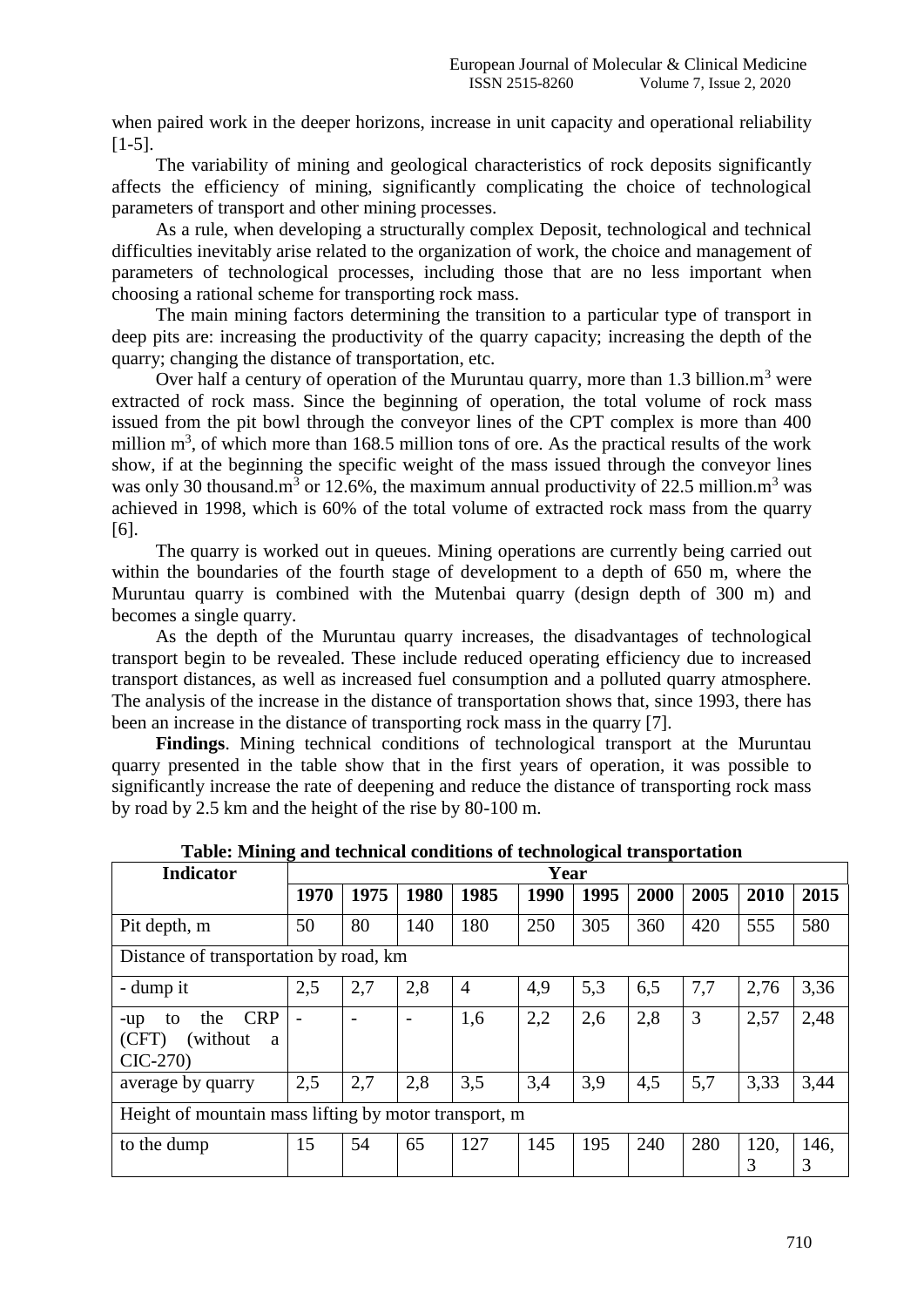European Journal of Molecular & Clinical Medicine ISSN 2515-8260 Volume 7, Issue 2, 2020

| <b>CRP</b><br>the<br>$-u$ p<br>to<br>(without)<br>(CFT)<br>a<br>$CIC-270$ |    | $\overline{\phantom{0}}$ |    | 29 | 34  | 67  | 70  | 95  | 27.<br>37,6 |  |
|---------------------------------------------------------------------------|----|--------------------------|----|----|-----|-----|-----|-----|-------------|--|
| average by quarry                                                         | L) | 54                       | 65 |    | 107 | 119 | 130 | 165 | 141.        |  |

An important feature of mining factors is that they, unlike natural ones, are controlled in a certain range of changes. Technological factors are closely interrelated and have common changes with the depth of development in different quarries.

The intensive increase in the depth of open-pit mining operations required the study of the impact of mining conditions of quarries on the performance of technological vehicles. The indicator of the depth of quarries in this case is decisive. The given actual indicators of mining conditions of the Muruntau quarry (see table) allowed us to obtain a graphical interpretation of the indicators of technological transport with the depth of the quarry (Fig. 1).



**Fig. 1. Relationship of transport distance and lifting height with the depth of the quarry.**

The presented dependencies and the listed parameters at the Muruntau quarry indicate a constant deterioration in the mining conditions of operation of technological transport.

Control actions, including the introduction of high-performance mining equipment, improving the parameters of the development system, opening schemes and transport systems of quarries, can compensate for the negative impact of the depth of development and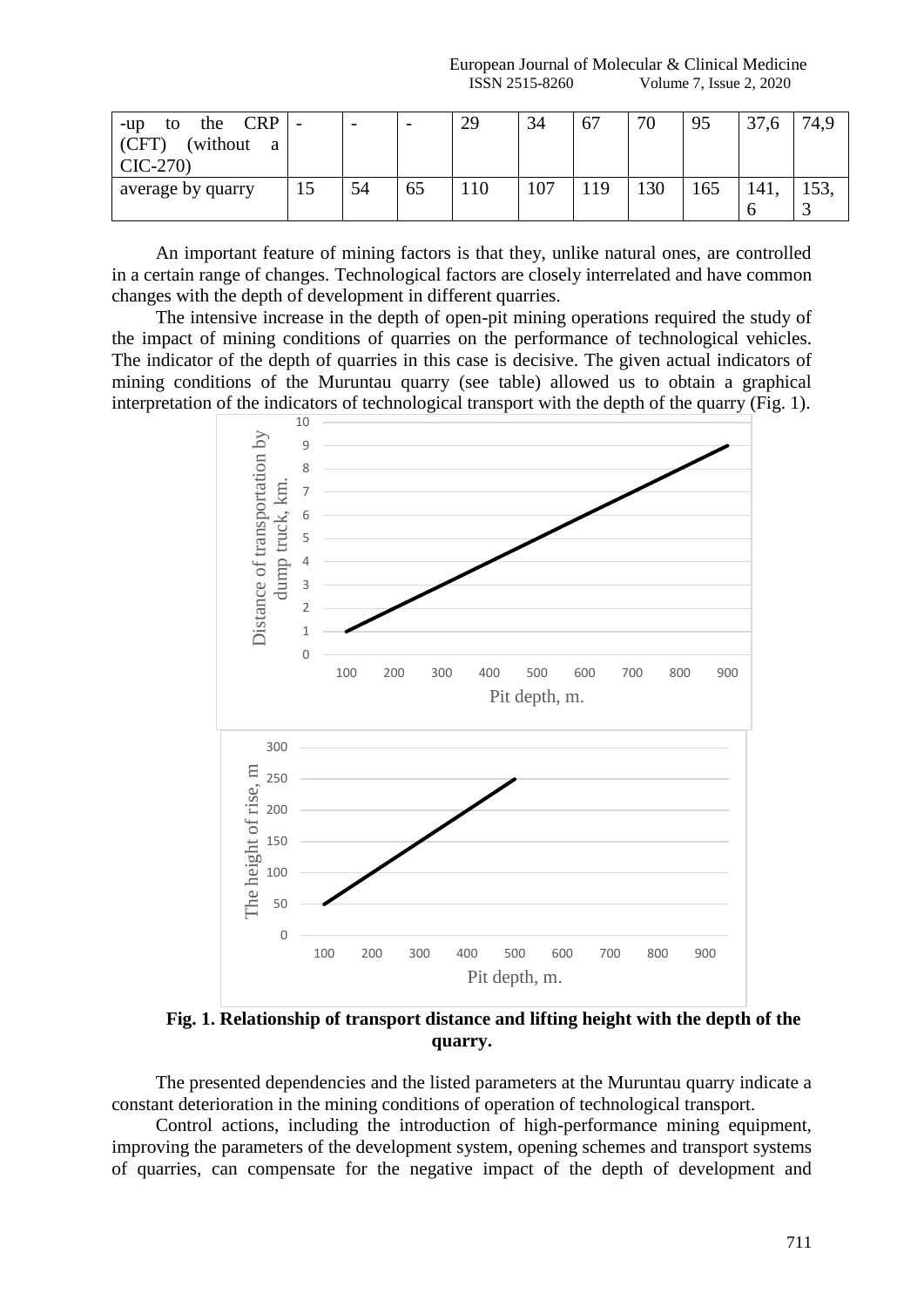maintain the productivity of quarries for long periods at a given level [8].

The presented dependencies and the listed parameters at the Muruntau quarry indicate a constant deterioration in the mining conditions of operation of technological transport.

Control actions, including the introduction of high-performance mining equipment, improving the parameters of the development system, opening schemes and transport systems of quarries, can compensate for the negative impact of the depth of development and maintain the productivity of quarries for long periods at a given level [8].

During the years of operation of the Muruntau quarry, almost complete and deep technical re-equipment of mining machines was carried out, which allowed to increase the volume of ore production by 2 times. Since the beginning of operation of the quarry, various types of dump trucks have been operating, while analyzing the effectiveness of each type, and further updating the fleet [9.10].

In this regard, the study of the impact of the volume of rock mass extracted from the quarry on the choice of mining transport equipment is also part of the selection of technological schemes for transporting deep pits. Volumes of ore and rock transportation for the period from 2020 to 2051 calculated by zones and horizons of development in stages in 4 years. For this purpose, the optimized final form of the quarry was divided into technological zones and the distribution of the volume of rock mass and ore was obtained depending on the location of the sides of the quarry.

**Results.** Analysis of practical and theoretical choice of one or another type of trucks for work in deep pits shows that the choice must take into account the adaptation of the main influencing factors: an intense increase in the depth of the quarry; an increase in the slope angle of the working and non-working boards; reducing the online workspace; slow performance career in the rock mass; the mode of mining operations (increasing the ratio of ore component). Adaptation to the influencing factors can be carried out by implementing:

- dump trucks first large (140-190t), and then small (25-40t) load capacity and size. In this case, the main criterion is to adapt to the reduction of the workspace resource.

- dump trucks that can move on tracks with a slope of 20-25% - adaptation to changes in the slope angles of working and non-working sides;

- temporary loading and storage warehouses, combined with dredging blocks and sliding bulk ramps-adaptation to reduce the resource of the working space.

Research has found [11] that such a factor as the overall size of a dump truck is poorly taken into account, and it determines the width of the transport berm, which, in turn, affects the design of the side of a deep quarry and, accordingly, the volume of extracted rock mass.

According to the results of the research, the standard width of the transport berm was established for the conditions of the deep Muruntau quarry, and its change leads to a change in the design and its parameters.

## **Conclusions.**

Thus, the analysis of the actual performance of dump trucks on the lower horizons allows us to establish their relationship with the mining conditions of quarries, which is a reliable basis for planning and designing mining operations. In turn, the choice of transport scheme for deep pits should be carried out taking into account the mining and technical conditions, which will help to stabilize the specific costs of transporting rock mass. This will require the development of methods for determining the moment of transition from one type of transport to another.

## **Reference:**

[1] O. N. Malgin et al. Improvement of cyclical-flow technology of mining operations in deep pits. Ed. "FAN", Tashkent. 2012, - p. 144.